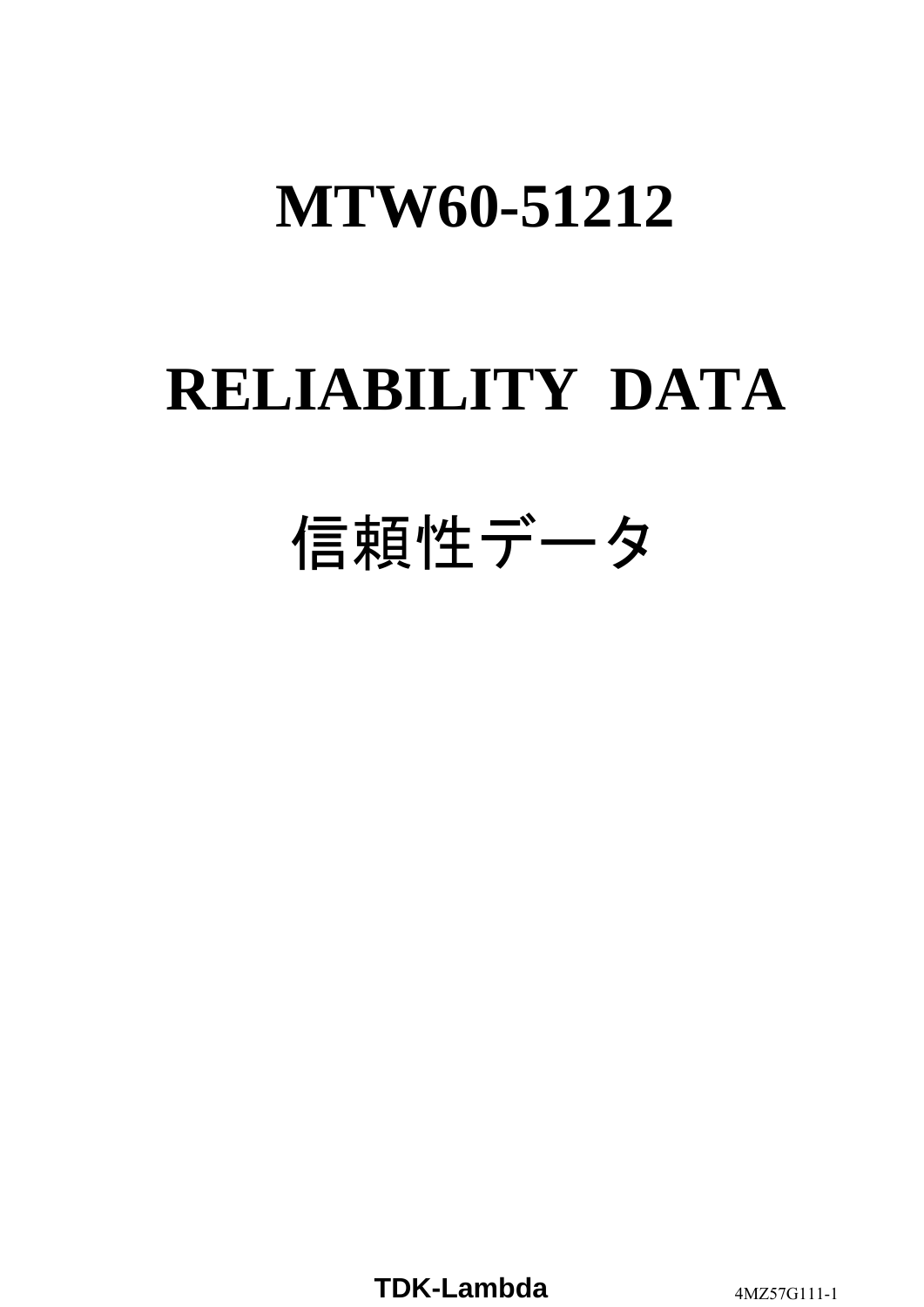# **I N D E X**

#### **PAGE**

| 2. 部品ディレーティング Components Derating ……………………………………… R-2 ~4                            |  |
|-------------------------------------------------------------------------------------|--|
| 3. 主要部品温度上昇值 Main Components Temperature Rise △T List ························· R-5 |  |
| 4. 電解コンデンサ推定寿命計算値 Electrolytic Capacitor Lifetime ·························· R-6~10 |  |
| 5. アブノーマル試験 Abnormal Test ……………………………………………… R-11 ~12                               |  |
| 6. 振動試験 Vibration Test ………………………………………………………… R-13                                  |  |
| 7. ノイズシミュレート試験 Noise Simulate Test …………………………………… R-14                              |  |

※ 試験結果は、代表データでありますが、全ての製品はほぼ同等な特性を示します。 従いまして、以下の結果は参考値とお考え願います。

Test results are typical data. Nevertheless the following results are considered to be reference data because all units have nearly the same characteristics.

# **TDK-Lambda**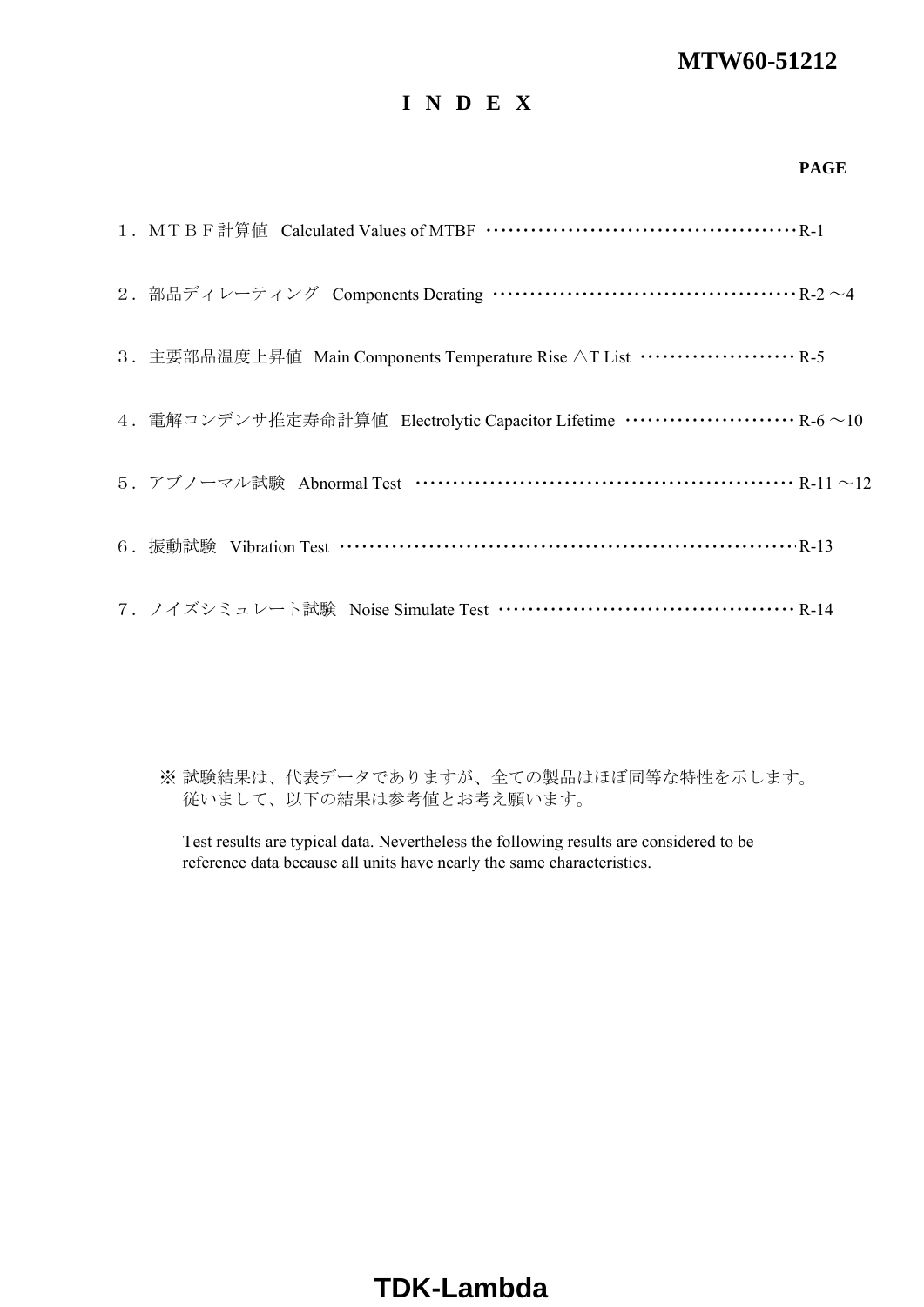#### 1.**MTBF**計算値 **Calculated Values of MTBF**

#### **MODEL** : **MTW60-51212**

(1) 算出方法 Calculating Method

MIL-HDBK-217Fの部品ストレス解析法(\*1)で算出されています。 故障率 $\lambda_{\rm ss}$ は、それぞれの部品ごとに電気ストレスと動作温度によって決定されます。 Calculated based on parts stress reliability projection of MIL-HDBK-217F (\*1). Individual failure rate  $\lambda_{SS}$  is calculated by the electric stress and temperature rise of the each device.

> \*1: MIL-HDBK-217F "Reliability Prediction of Electronic Equipment" (MIL-HDBK-217F Notice 2 , 28,Feb.,1955 Issue)

```
<算出式>
```

$$
MTBF = \frac{1}{\lambda_{\text{equip}}} = \frac{1}{\sum_{i=1}^{m} N_i \cdot \lambda_{\text{SSI}}} \times 10^6 \quad \text{iff} \quad \text{[hours]}
$$
\n
$$
\lambda_{\text{SSI}} = \lambda_{\text{Gi}} \cdot \pi_{\text{Qi}} \cdot \pi_{\text{Si}} \cdot \pi_{\text{Ti}} \cdot \pi_{\text{Ei}}
$$

**MTW60-51212**

| $\lambda_{\text{equiv}}$ | : 全機器故障率(FITs) Total Equipment failure rate (FITs = Failures in 10 <sup>6</sup> hours) |
|--------------------------|----------------------------------------------------------------------------------------|
| $\lambda_{\rm Gi}$       | :i番目の部品に対する基礎故障率 Generic failure rate for the ith device                               |
| $\pi_{Qi}$               | :i番目の部品に対する品質ファクタ Quality factor for the ith device                                    |
| $\pi_{\text{Si}}$        | :i番目の部品に対するストレスファクタ Stress factor for the ith device                                   |
| $\pi_{Ti}$               | :i番目の部品に対する温度ファクタ Temperature factor for the ith device                                |
| $\pi_{\rm Ei}$           | :i番目の部品に対する環境ファクタ Environmental factor for the ith device                              |
| m                        | : 異なる部品の数 Number of different device types                                             |
| $N_i$                    | :i番目の部品の個数 Quantity of ith device type                                                 |
|                          |                                                                                        |

#### (2) **MTBF**値 **MTBF Values**

条件 Conditions :

 $Ta = 50^{\circ}C$ 

 $G_F$  : 地上、固定 (Ground, Fixed)  $=$  57,559 時間 (Hours)

 $G_B$ : 地上、温和 (Ground, Benign) = 277,788 時間 (Hours)

Note : 電解コンデンサの寿命は、MTBF計算に含まれません。

Life expectancy of electrolytic capacitor are not included in MTBF calculation.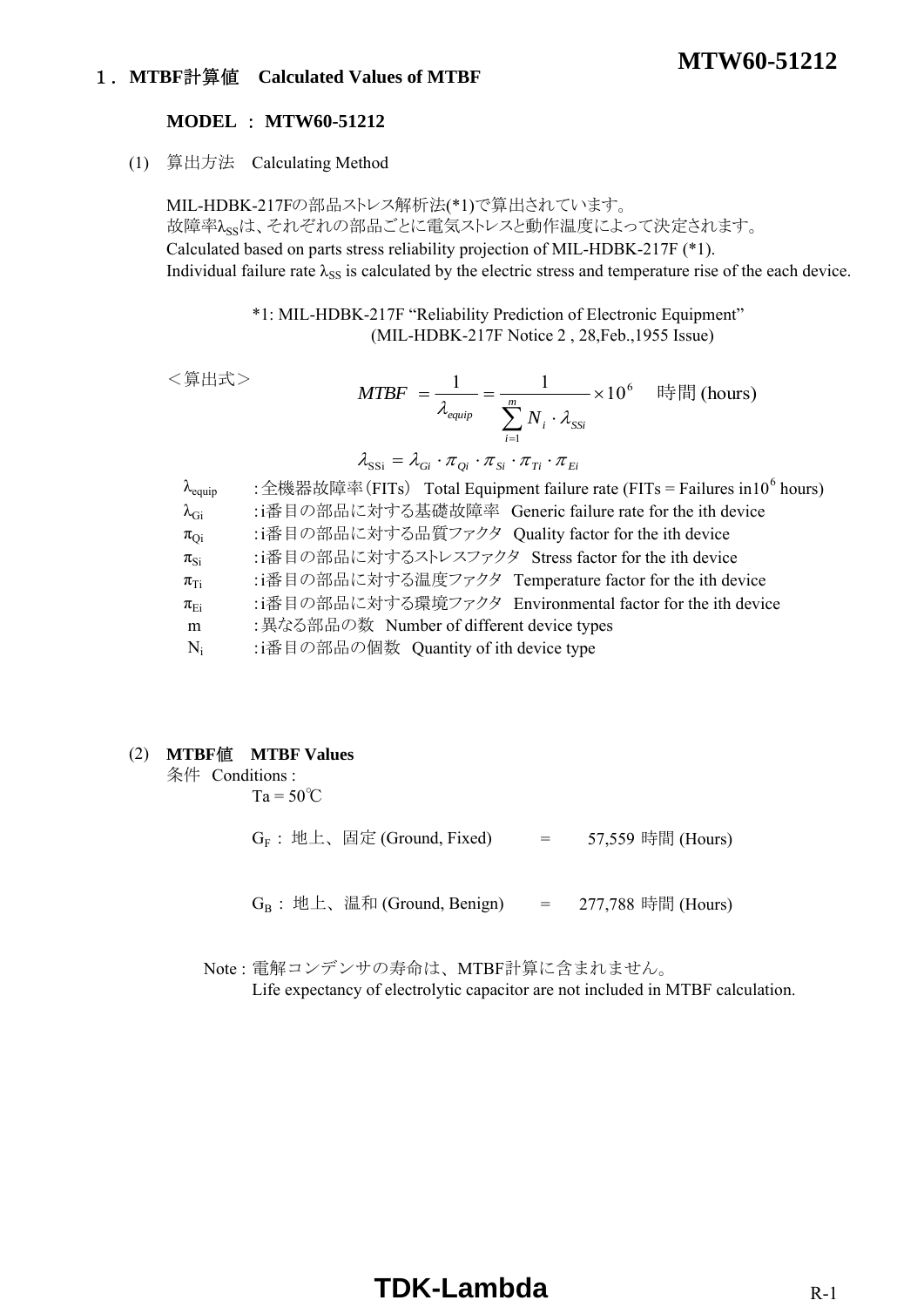# **MTW60-51212** 2.部品ディレーティング **Components Derating**

#### **MODEL** : **MTW60-51212**

#### **(1)** 算出方法 **Calculating Method**

(a) 測定方法 Measuring method

| · 取付方法                     | :標準取付:A          |                       | 周囲温度  |                     | $:50^{\circ}$ C |  |
|----------------------------|------------------|-----------------------|-------|---------------------|-----------------|--|
| Mounting method            |                  | Standard mounting : A |       | Ambient temperature |                 |  |
| ・入力電圧                      | $: 100, 240$ VAC |                       |       |                     |                 |  |
| Input voltage              |                  |                       |       |                     |                 |  |
| •出力電圧、電流 :                 |                  |                       |       |                     |                 |  |
| Output voltage $&$ current |                  | 出力                    | V1    | V2                  | V3              |  |
|                            |                  | 負荷                    | $+5V$ | $+12V$              | $-12V$          |  |
|                            |                  | $I_0 = 100\%$         | 5.0A  | 2.5A                | 0.5A            |  |
|                            |                  |                       |       |                     |                 |  |

#### (b) 半導体 Semiconductors

 ケース温度、消費電力、熱抵抗より使用状態の接合点温度を求め 最大定格、接合点温度との比較を求めました。

 Compared with maximum junction temperature and actual one which is calculated based on case temperature, power dissipation and thermal impedance.

(c) IC、抵抗、コンデンサ等 IC, Resistors, Capacitors, etc.

 周囲温度、使用状態、消費電力など、個々の値は設計基準内に入っています。 Ambient temperature, operating condition, power dissipation and so on are within derating criteria.

|  |  | (d) 熱抵抗算出方法 Calculating method of thermal impedance |  |
|--|--|-----------------------------------------------------|--|
|--|--|-----------------------------------------------------|--|

| $\theta$ j – c = $\frac{Tj(max) - Tc}{Pch(max)}$ |                                                         | $\theta j - a = \frac{Tj(max) - Ta'}{Pch(max)}$ |              |
|--------------------------------------------------|---------------------------------------------------------|-------------------------------------------------|--------------|
|                                                  | $\sim$ $\sim$ $\sim$ $\sim$ $\sim$ $\sim$ $\sim$ $\sim$ | $\sim$ $\sim$ $\sim$ $\sim$ $\sim$              | $40.3 - 200$ |

Tc :ディレーティングの始まるケース温度 一般に25℃ Case Temperature at Start Point of Derating;25℃ in General

Ta' :ディレーティングの始まる周囲温度 一般に25℃ Ambient Temperature at Start Point of Derating;25℃ in General

- Pch(max) :最大チャネル損失 Maximum Channel Dissipation
- Tj(max) :最大接合点(チャネル)温度 (Tch(max)) Maximum Junction (channel) Temperature
- θi-c :接合点(チャネル)からケースまでの熱抵抗
- (θch-c) Thermal Impedance between Junction (channel) and Case
- θj-a : 接合点(チャネル)から周囲までの熱抵抗
- (θch-a) Thermal Impedance between Junction (channel) and Ambient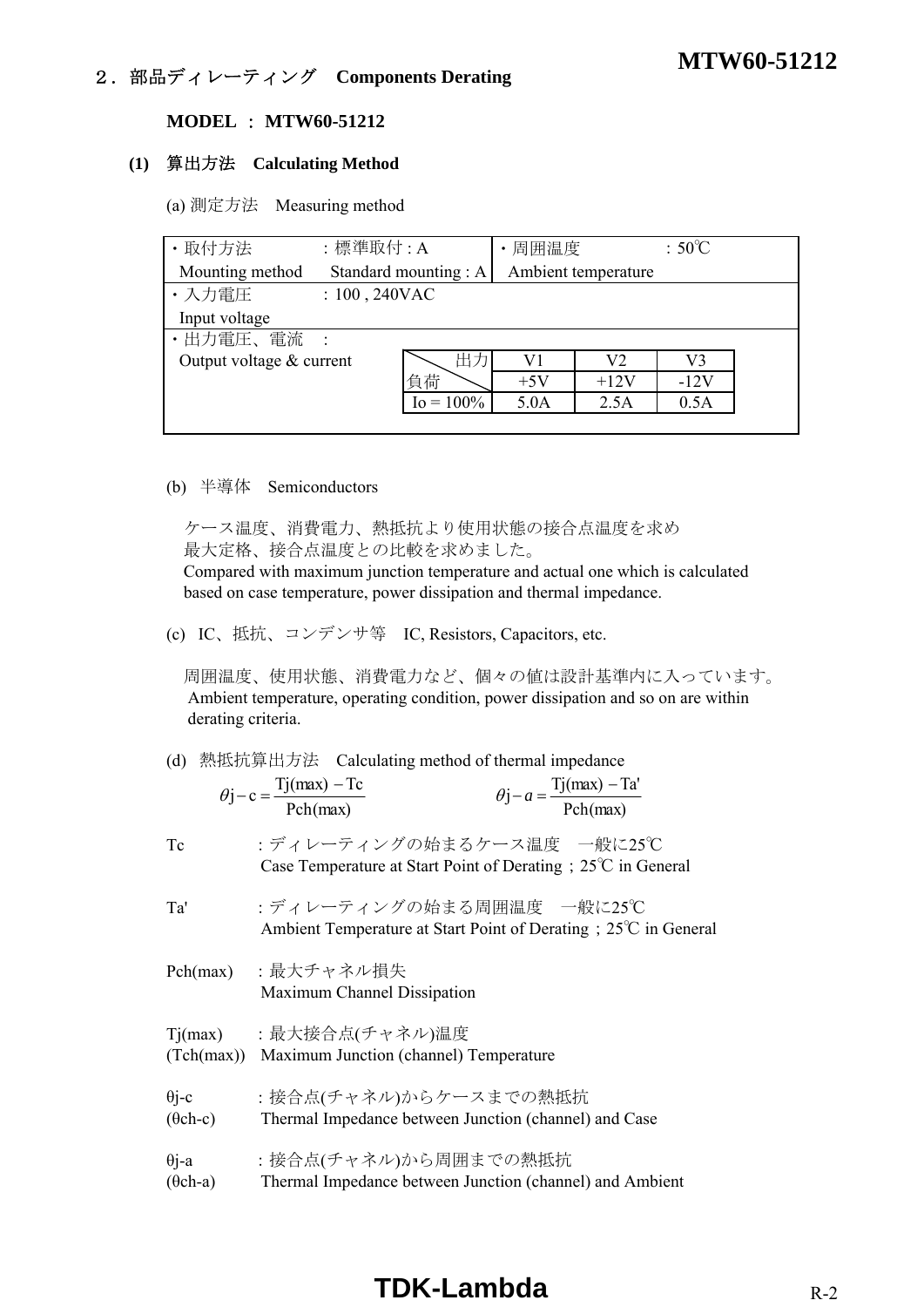## **(2)** 部品ディレーティング表 **Components Derating List**

| 部品番号<br>Location No. |                                                   | $Vin = 100VAC$ $Load = 100\%$ | $Ta = 50^{\circ}C$ |
|----------------------|---------------------------------------------------|-------------------------------|--------------------|
| Q1                   | Tch (max) = $150$ °C                              | $\theta$ ch-c = 3.125 °C/W    |                    |
| TK6A60D              | $Pch = 1.34 W$                                    | $\triangle$ Tc = 45.3 °C      | $Tc = 95.3$ °C     |
| <b>TOSHIBA</b>       | Tch = Tc + (( $\theta$ ch-c) × Pch) = 99.5 °C     |                               |                    |
|                      | $D.F. = 66.3 %$                                   |                               |                    |
| Q2                   | Tch (max) = $150^{\circ}$ C                       | $\theta$ ch-c = 3.125 °C/W    |                    |
| TK6A60D              | $Pch = 1.53 W$                                    | $\triangle$ Tc = 49.4 °C      | $Tc = 99.4$ °C     |
| <b>TOSHIBA</b>       | Tch = Tc + (( $\theta$ ch-c) × Pch) = 104.2 °C    |                               |                    |
|                      | D.F. = $69.5\%$                                   |                               |                    |
| CR <sub>2</sub>      | Tj (max) = 150 °C                                 | $\theta$ j-c = 6.0 °C/W       |                    |
| <b>RS405M</b>        | $Pd = 1.48 W$                                     | $\angle$ Tc = 39.1 °C         | $Tc = 89.1$ °C     |
| <b>RECTRON</b>       | Tch = Tc + $((\theta j-c) \times Pd)$ = 98.0 °C   |                               |                    |
|                      | $D.F. = 65.3 \%$                                  |                               |                    |
| CR51                 | Tj (max) = 175 °C                                 | $\theta$ j-c = 3.2 °C/W       |                    |
| STPS20H100CFP        | $Pd = 4.47 W$                                     | $\angle$ Tc = 67.5 °C         | $Tc = 117.5 °C$    |
| <b>STMICRO</b>       | $Tj = Tc + ((\theta j - c) \times Pd) = 131.8$ °C |                               |                    |
|                      | $D.F. = 75.3 \%$                                  |                               |                    |
| CR53                 | Tj (max) = 175 °C                                 | $\theta$ j-c = 3.5 °C/W       |                    |
| <b>STPS20150CFP</b>  | $Pd = 2.41 W$                                     | $\angle$ Tc = 61.1 °C         | $Tc = 111.1$ °C    |
| <b>STMICRO</b>       | $Tj = Tc + ((\theta j - c) \times Pd) = 119.5$ °C |                               |                    |
|                      | $D.F. = 68.3 \%$                                  |                               |                    |
| <b>CR55</b>          | Tj (max) = 150 °C                                 | $\theta$ j-c = 3.5 °C/W       |                    |
| YG911S3R             | $Pd = 0.52 W$                                     | $\angle$ Tc = 55.7 °C         | $Tc = 105.7$ °C    |
| <b>FUJI ELECTRIC</b> | $Tj = Tc + ((\theta j - c) \times Pd) = 107.5$ °C |                               |                    |
|                      | $D.F. = 71.7\%$                                   |                               |                    |
| IC <sub>1</sub>      | Tj (max) = 150 °C                                 | $\theta$ j-c = 5.3 °C/W       |                    |
| ICE3BS03LJG          | $Pd = 103$ mW                                     | $\angle$ Tc = 28.2 °C         | $Tc = 78.2 °C$     |
| <b>INFINEON</b>      | $Tj = Tc + ((\theta j - c) \times Pd) = 78.7$ °C  |                               |                    |
|                      | $D.F. = 52.5 \%$                                  |                               |                    |
| IC <sub>2</sub>      | Tch (max) = $125$ °C                              | $\theta$ ch-a = 1111.1 °C/W   |                    |
| <b>TLP785F</b>       | $Pd = 13.8$ mW                                    | $\angle$ Tc = 18.3 °C         | $Tc = 68.3$ °C     |
| <b>TOSHIBA</b>       | Tch = Tc + (( $\theta$ ch-a) × Pd) = 83.7 °C      |                               |                    |
| (LED)                | $D.F. = 66.9 %$                                   |                               |                    |
| IC <sub>2</sub>      | Tch (max) = $125$ °C                              | $\theta$ ch-a = 666.7 °C/W    |                    |
| <b>TLP785F</b>       | $Pc = 1.62$ mW                                    | $\angle$ Tc = 18.3 °C         | $Tc = 68.3$ °C     |
| <b>TOSHIBA</b>       | Tch = Tc + (( $\theta$ ch-a) × Pc) = 69.4 °C      |                               |                    |
| (TRANSISTOR)         | $D.F. = 55.5 \%$                                  |                               |                    |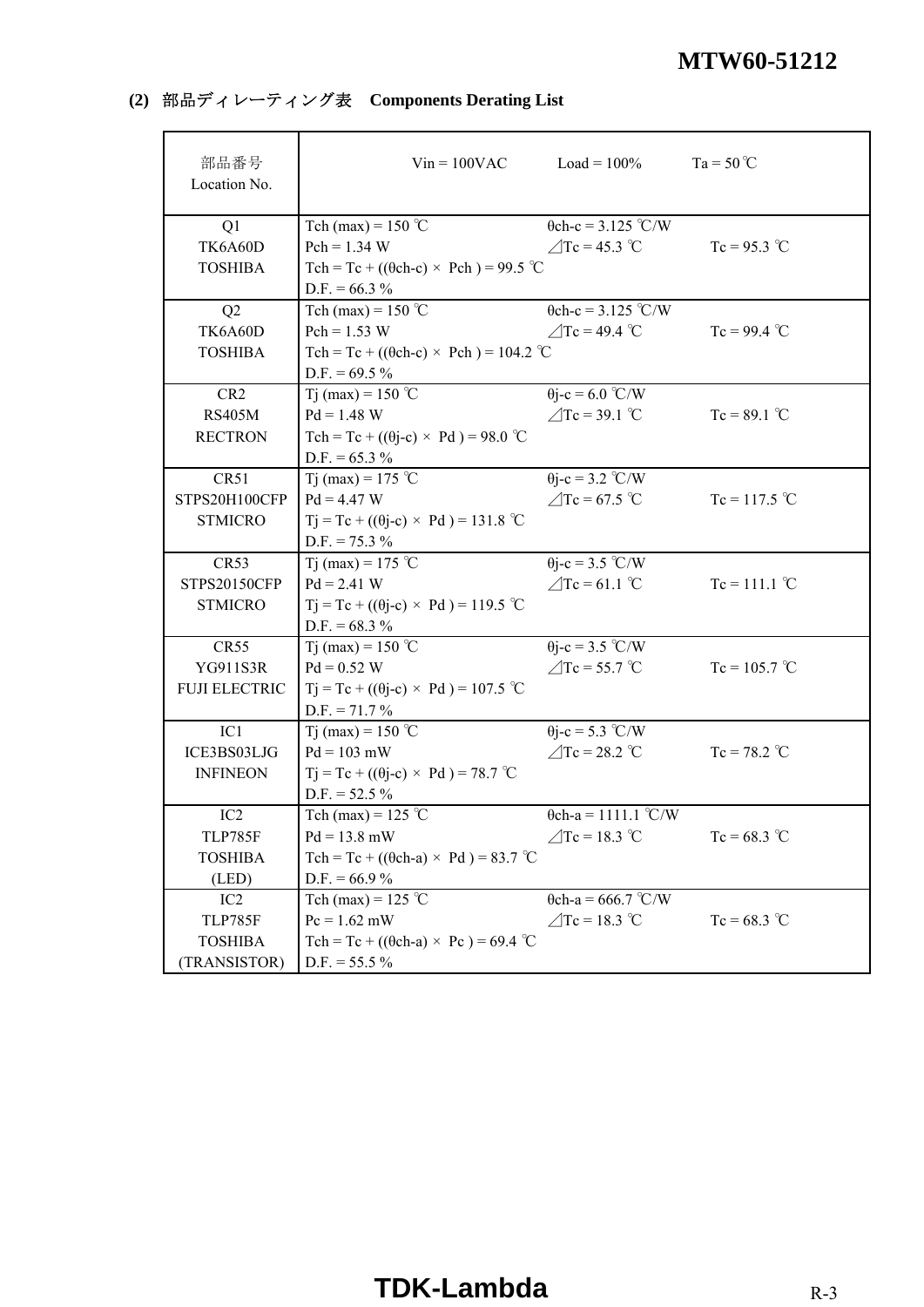| 部品番号<br>Location No. |                                                   | $V$ in = 240VAC Load = 100% | $Ta = 50^{\circ}C$ |
|----------------------|---------------------------------------------------|-----------------------------|--------------------|
| Q1                   | Tch (max) = $150$ °C                              | $\theta$ ch-c = 3.125 °C/W  |                    |
| TK6A60D              | $Pch = 1.34 W$                                    | $\angle$ Tc = 64.6 °C       | $Tc = 114.6 °C$    |
| <b>TOSHIBA</b>       | Tch = Tc + (( $\theta$ ch-c) × Pch) = 118.8 °C    |                             |                    |
|                      | $D.F. = 79.2 \%$                                  |                             |                    |
| Q2                   | Tch (max) = $150$ °C                              | $\theta$ ch-c = 3.125 °C/W  |                    |
| TK6A60D              | $Pch = 1.53 W$                                    | $\triangle$ Tc = 67.6 °C    | $Tc = 117.6 °C$    |
| <b>TOSHIBA</b>       | Tch = Tc + (( $\theta$ ch-c) × Pch) = 122.4 °C    |                             |                    |
|                      | $D.F. = 81.6 \%$                                  |                             |                    |
| CR <sub>2</sub>      | Tj (max) = 150 °C                                 | $\theta$ j-c = 6.0 °C/W     |                    |
| <b>RS405M</b>        | $Pd = 0.79 W$                                     | $\angle$ Tc = 20.2 °C       | $Tc = 70.2$ °C     |
| <b>RECTRON</b>       | Tch = Tc + $((\theta$ j-c) × Pd) = 74.9 °C        |                             |                    |
|                      | $D.F. = 50.0 %$                                   |                             |                    |
| CR51                 | T <sub>j</sub> (max) = 175 °C                     | $\theta$ j-c = 3.2 °C/W     |                    |
| STPS20H100CFP        | $Pd = 4.46 W$                                     | $\angle$ Tc = 67.3 °C       | $Tc = 117.3$ °C    |
| <b>STMICRO</b>       | $Tj = Tc + ((\theta j - c) \times Pd) = 131.6$ °C |                             |                    |
|                      | $D.F. = 75.2 \%$                                  |                             |                    |
| CR53                 | T <sub>j</sub> (max) = 175 °C                     | $\theta$ j-c = 3.5 °C/W     |                    |
| STPS20150CFP         | $Pd = 2.42 W$                                     | $\angle$ Tc = 61.3 °C       | $Tc = 111.3$ °C    |
| <b>STMICRO</b>       | $Tj = Tc + ((\theta j - c) \times Pd) = 119.8$ °C |                             |                    |
|                      | $D.F. = 68.4 \%$                                  |                             |                    |
| <b>CR55</b>          | Tj (max) = $150 °C$                               | $\theta$ j-c = 3.5 °C/W     |                    |
| YG911S3R             | $Pd = 0.51 W$                                     | $\angle$ Tc = 57.3 °C       | $Tc = 107.3$ °C    |
| <b>FUJI ELECTRIC</b> | $Tj = Tc + ((\theta j - c) \times Pd) = 109.1$ °C |                             |                    |
|                      | $D.F. = 72.7 %$                                   |                             |                    |
| IC1                  | Tj (max) = 150 °C                                 | $\theta$ j-c = 5.3 °C/W     |                    |
| ICE3BS03LJG          | $Pd = 134$ mW                                     | $\angle$ Tc = 32.8 °C       | $Tc = 82.8 °C$     |
| <b>INFINEON</b>      | $Tj = Tc + ((\theta j - c) \times Pd) = 83.5$ °C  |                             |                    |
|                      | $D.F. = 55.7 \%$                                  |                             |                    |
| IC2                  | Tch (max) = $125$ °C                              | $\theta$ ch-a = 1111.1 °C/W |                    |
| TLP785F              | $Pd = 13.8$ mW                                    | $\angle$ Tc = 20.2 °C       | $Tc = 70.2$ °C     |
| <b>TOSHIBA</b>       | Tch = Tc + (( $\theta$ ch-a) × Pd) = 85.6 °C      |                             |                    |
| (LED)                | $D.F. = 68.5 \%$                                  |                             |                    |
| IC <sub>2</sub>      | Tch (max) = $125$ °C                              | $\theta$ ch-a = 666.7 °C/W  |                    |
| TLP785F              | $Pc = 1.62$ mW                                    | $\angle$ Tc = 20.2 °C       | $Tc = 70.2$ °C     |
| <b>TOSHIBA</b>       | Tch = Tc + (( $\theta$ ch-a) × Pc) = 71.3 °C      |                             |                    |
| (TRANSISTOR)         | $D.F. = 57.0 %$                                   |                             |                    |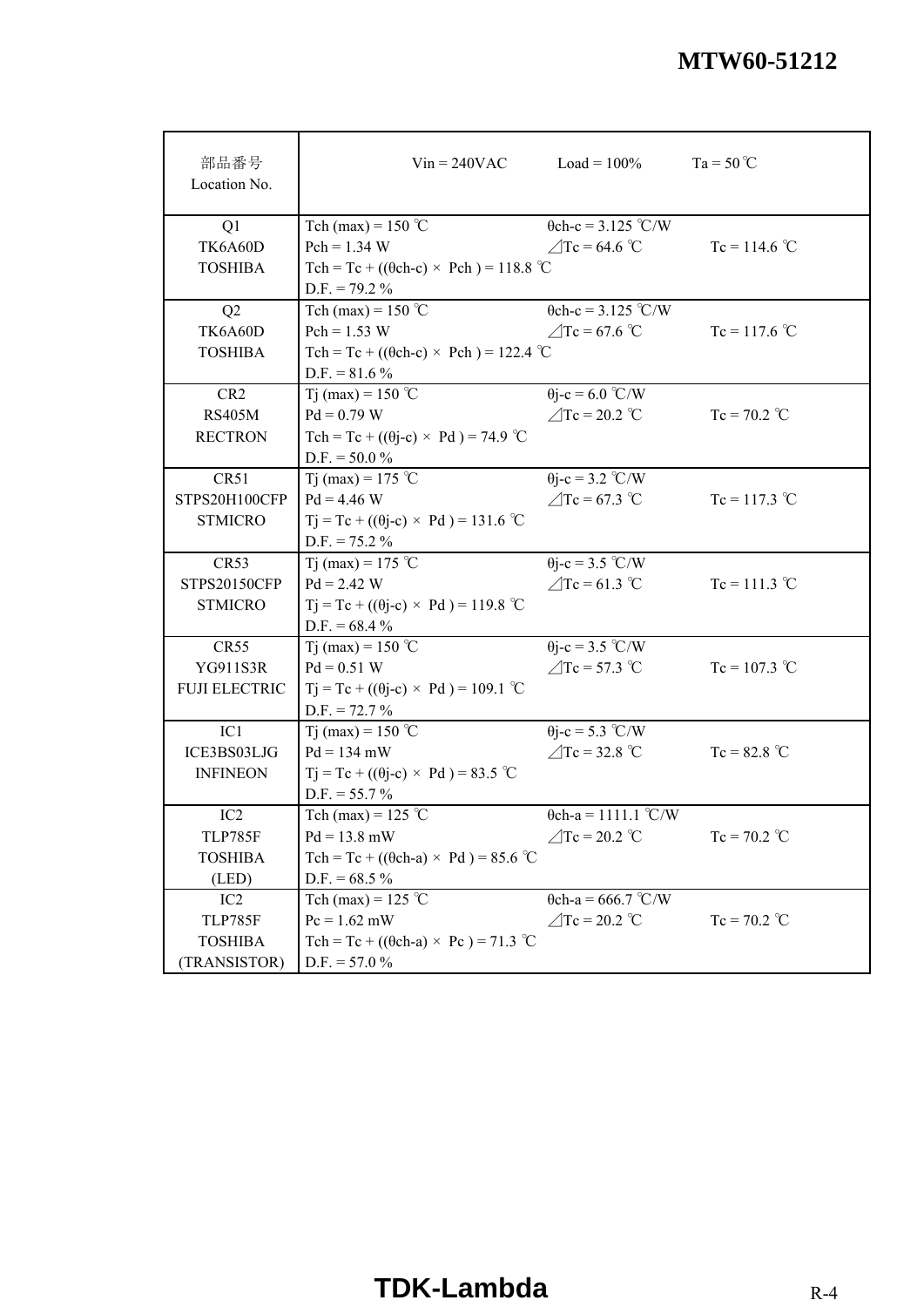## 3.主要部品温度上昇値 **Main Components Temperature Rise** △**T List**

## **MODEL** : **MTW60-51212**

### **(1)** 測定条件 **Measuring Conditions**

| 取付方法<br>Mounting Method<br>(標準取付:A)<br>(Standard Mounting: A) |          | 入力コネクター<br>Input Connector<br><u> Annnad C</u> |           |
|---------------------------------------------------------------|----------|------------------------------------------------|-----------|
| 入力電圧 Vin<br>Input Voltage                                     |          | 100VAC / 240VAC                                |           |
|                                                               |          | V2                                             | V٩        |
| 出力電圧 Vo<br><b>Output Voltage</b>                              | $+5$ VDC | $+12$ VDC                                      | $-12$ VDC |
| 出力電流 Io (100%)<br><b>Output Current</b>                       | 5.0A     | 2.5A                                           | 0.5A      |

#### **(2)** 測定結果 **Measuring Results**

|                  |                          | $\Delta T$ Temperature Rise (°C) |                |  |  |  |  |  |  |  |  |
|------------------|--------------------------|----------------------------------|----------------|--|--|--|--|--|--|--|--|
|                  | 入力電圧 Input Voltage       | $Vin = 100VAC$                   | $Vin = 240VAC$ |  |  |  |  |  |  |  |  |
|                  | 周囲温度 Ambient temperature | $Ta = 50^{\circ}C$               |                |  |  |  |  |  |  |  |  |
| 部品番号             | 部品名                      | 取付方向                             |                |  |  |  |  |  |  |  |  |
| Location No.     | Part name                | Mounting A                       |                |  |  |  |  |  |  |  |  |
| Q1               | <b>MOS FET</b>           | 45.3                             | 64.6           |  |  |  |  |  |  |  |  |
| Q2               | <b>MOS FET</b>           | 49.4                             | 67.6           |  |  |  |  |  |  |  |  |
| CR <sub>2</sub>  | <b>BRIDGE DIODE</b>      | 39.1                             | 20.2           |  |  |  |  |  |  |  |  |
| CR51             | <b>DIODE</b>             | 67.5                             | 67.3           |  |  |  |  |  |  |  |  |
| CR53             | <b>DIODE</b>             | 61.1                             | 61.3           |  |  |  |  |  |  |  |  |
| CR55             | <b>DIODE</b>             | 55.7                             | 57.3           |  |  |  |  |  |  |  |  |
| IC1              | IC                       | 28.2                             | 32.8           |  |  |  |  |  |  |  |  |
| IC <sub>2</sub>  | PHOTO COUPLER            | 18.3                             | 20.2           |  |  |  |  |  |  |  |  |
| IC <sub>3</sub>  | IC                       | 25.5                             | 26.2           |  |  |  |  |  |  |  |  |
| IC4              | PHOTO COUPLER            | 21.5                             | 20.9           |  |  |  |  |  |  |  |  |
| IC <sub>55</sub> | IC                       | 65.6                             | 65.7           |  |  |  |  |  |  |  |  |
| T <sub>1</sub>   | <b>TRANS</b>             | 39.1                             | 41.9           |  |  |  |  |  |  |  |  |
| T <sub>2</sub>   | <b>TRANS</b>             | 41.8                             | 45.2           |  |  |  |  |  |  |  |  |
| L1               | <b>BALUN</b>             | 30.0                             | 19.2           |  |  |  |  |  |  |  |  |
| L51              | <b>CHOKE COIL</b>        | 26.0                             | 25.7           |  |  |  |  |  |  |  |  |
| C <sub>5</sub>   | E.CAP.                   | 17.9                             | 14.2           |  |  |  |  |  |  |  |  |
| C9               | E.CAP.                   | 25.2                             | 32.4           |  |  |  |  |  |  |  |  |
| C12              | E.CAP.                   | 21.3                             | 20.0           |  |  |  |  |  |  |  |  |
| C16              | E.CAP.                   | 27.1                             | 30.4           |  |  |  |  |  |  |  |  |
| C52              | E.CAP.                   | 37.7                             | 36.6           |  |  |  |  |  |  |  |  |
| C <sub>53</sub>  | E.CAP.                   | 34.7                             | 33.9           |  |  |  |  |  |  |  |  |
| C60              | E.CAP.                   | 38.3                             | 38.4           |  |  |  |  |  |  |  |  |
| C65              | E.CAP.                   | 39.3                             | 40.1           |  |  |  |  |  |  |  |  |
| C66              | E.CAP.                   | 38.8                             | 39.0           |  |  |  |  |  |  |  |  |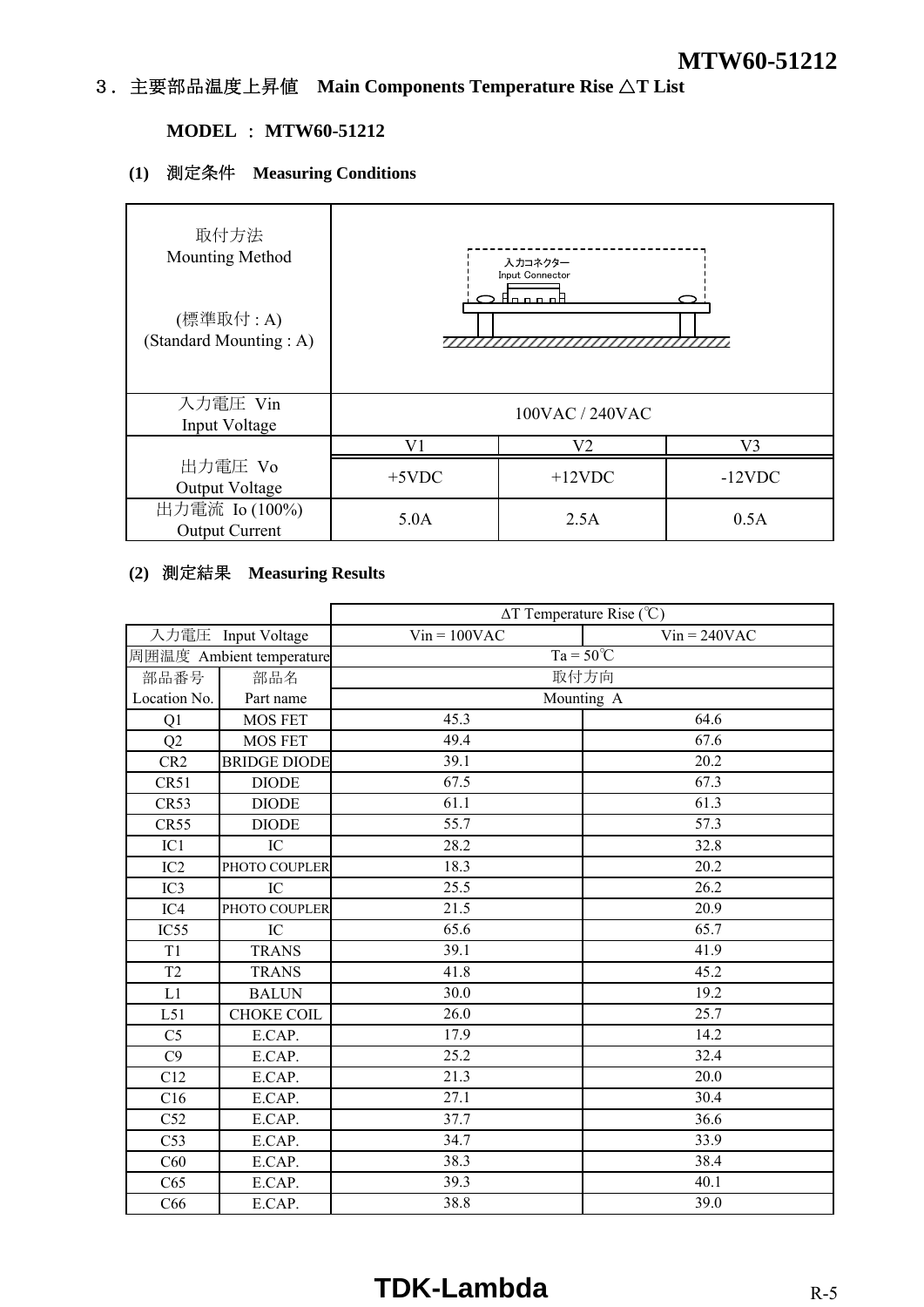#### 4.電解コンデンサ推定寿命計算値 **Electrolytic Capacitor Lifetime**

#### **MODEL** : **MTW60-51212**

空冷条件 : 自然空冷 **Cooling condition : Convection cooling**





 $Vin = 100VAC$ 



上記推定寿命は、弊社計算方法により算出した値であり、封口ゴムの劣化などの影響を含めておりません。 The lifetime is calculated based on our method and doesn't include the seal rubber degradation effect etc. 電解コンデンサの寿命は15年が上限となります。

The upper limit of the Electolytic Capacitors lifetime are 15 years.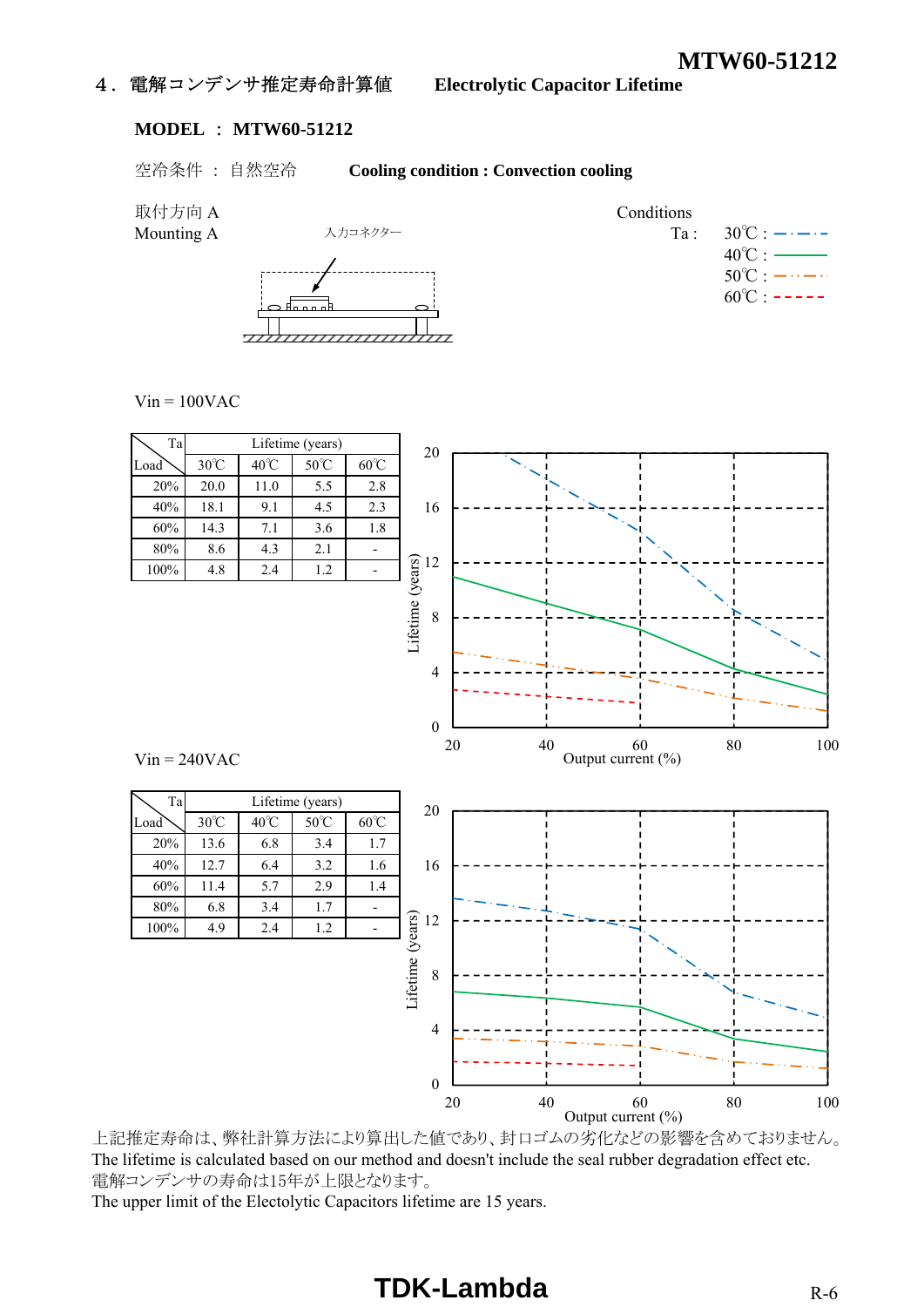#### **MODEL** : **MTW60-51212**

#### 空冷条件 : 自然空冷 **Cooling condition : Convection cooling**

取付方向 C Conditions



 $40^{\circ}$ C :  $50^{\circ}$ C :  $-\cdots$   $\cdots$  $60^{\circ}$ C : -----

 $Vin = 100VAC$ 

| Ta   | Lifetime (years)                                           |      |     |     |  |  |  |  |  |  |  |  |  |  |
|------|------------------------------------------------------------|------|-----|-----|--|--|--|--|--|--|--|--|--|--|
| Load | $40^{\circ}$ C<br>50°C<br>$30^{\circ}$ C<br>$60^{\circ}$ C |      |     |     |  |  |  |  |  |  |  |  |  |  |
| 20%  | 20.0                                                       | 12.6 | 6.3 | 3.2 |  |  |  |  |  |  |  |  |  |  |
| 40%  | 20.0                                                       | 10.5 | 5.2 | 2.6 |  |  |  |  |  |  |  |  |  |  |
| 60%  | 16.9                                                       | 8.5  | 4.2 | 2.1 |  |  |  |  |  |  |  |  |  |  |
| 80%  | 12.7                                                       | 6.4  | 3.2 |     |  |  |  |  |  |  |  |  |  |  |
| 100% | 7.1                                                        | 3.6  | 1.8 |     |  |  |  |  |  |  |  |  |  |  |

Ta Lifetime (years)

100% 6.6 3.3 1.6



20 40 60 80 100

Output current  $(\% )$ 

 $Vin = 240VAC$ 

上記推定寿命は、弊社計算方法により算出した値であり、封口ゴムの劣化などの影響を含めておりません。 The lifetime is calculated based on our method and doesn't include the seal rubber degradation effect etc. 電解コンデンサの寿命は15年が上限となります。 The upper limit of the Electolytic Capacitors lifetime are 15 years.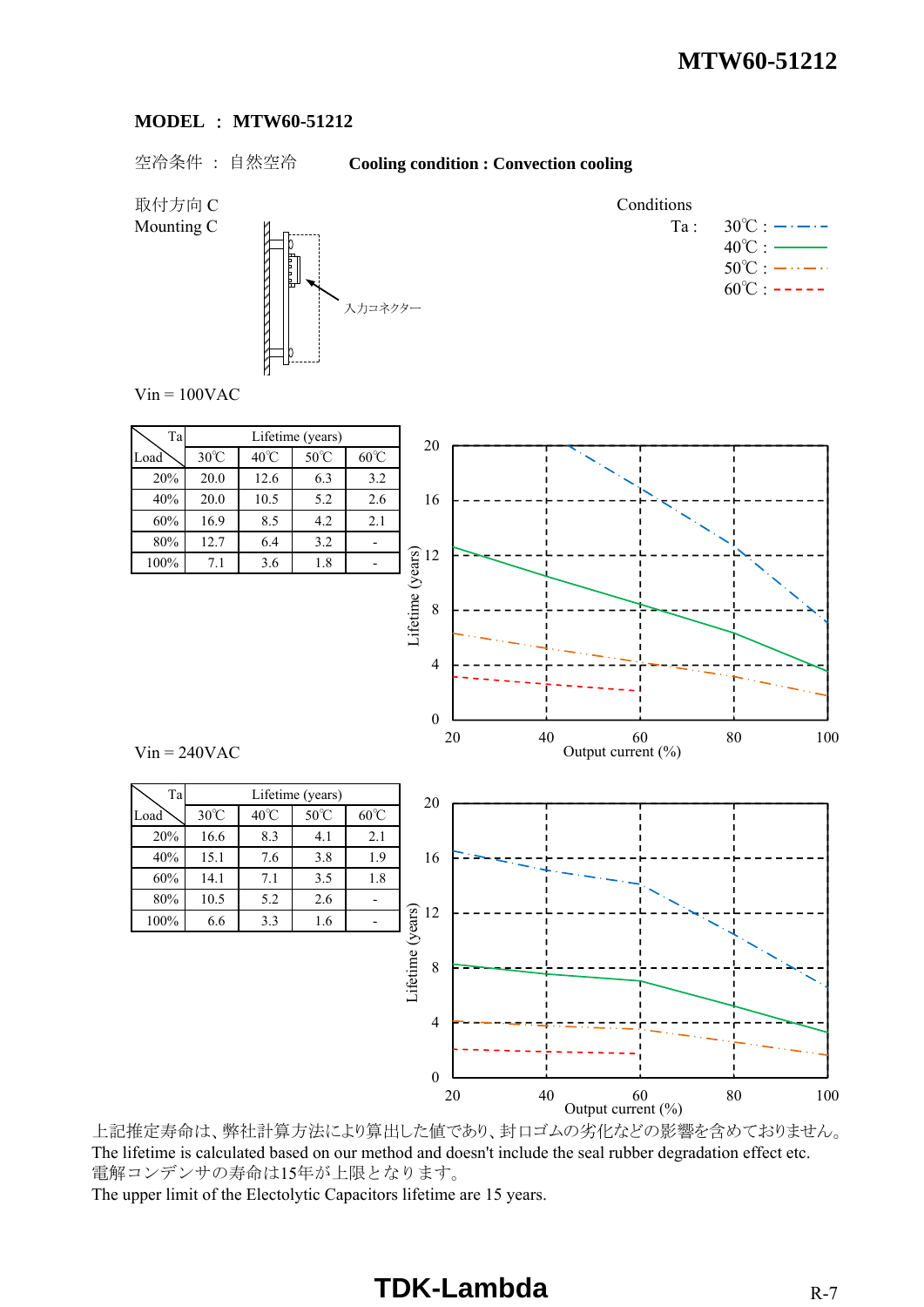#### **MODEL** : **MTW60-51212**

空冷条件 : 自然空冷 **Cooling condition : Convection cooling**

取付方向 D Conditions Mounting D  $\begin{array}{ccc}\n\vdots & \vdots & \vdots & \vdots \\
\downarrow & & \downarrow & \downarrow \\
\downarrow & & & \downarrow & \downarrow \\
\downarrow & & & \downarrow & \downarrow \\
\downarrow & & & & \downarrow & \downarrow \\
\downarrow & & & & \downarrow & \downarrow \\
\downarrow & & & & \downarrow & \downarrow \\
\downarrow & & & & \downarrow & \downarrow \\
\downarrow & & & & \downarrow & \downarrow \\
\downarrow & & & & \downarrow & \downarrow \\
\downarrow & & & & \downarrow & \downarrow \\
\downarrow & & & & & \downarrow & \downarrow \\
\downarrow & & & & & \downarrow & \downarrow \\
\downarrow & & & &$  $40^{\circ}$ C :  $50^{\circ}$ C :  $-\cdots$   $\cdots$  $60^{\circ}$ C : -----入力コネクター  $Vin = 100VAC$ Ta Lifetime (years) 20  $\text{Load}$  30°C 40°C 50°C 60°C 20% 20.0 12.3 6.1 3.1 40% 19.6 9.8 4.9 2.4 16 60% 16.2 8.1 4.1 2.0  $80\%$  12.9 6.5 3.2 Lifetime (years) 12 100% 8.8 4.4 2.2 - 8 4 0 20 40 60 80 100 Output current (%)  $Vin = 240VAC$ Ta Lifetime (years) 20  $\text{Load}$  30°C 40°C 50°C 60°C 20% 13.9 7.0 3.5 1.7 40% 12.4 6.2 3.1 1.6 16 60% 11.3 5.7 2.8 1.4 80% 10.7 5.4 2.7 - Lifetime (years) Lifetime (years) 12 100\% 8.6 4.3 2.2 8 4

上記推定寿命は、弊社計算方法により算出した値であり、封口ゴムの劣化などの影響を含めておりません。 The lifetime is calculated based on our method and doesn't include the seal rubber degradation effect etc. 電解コンデンサの寿命は15年が上限となります。 The upper limit of the Electolytic Capacitors lifetime are 15 years.

20 40 60 80 100

Output current  $(\% )$ 

0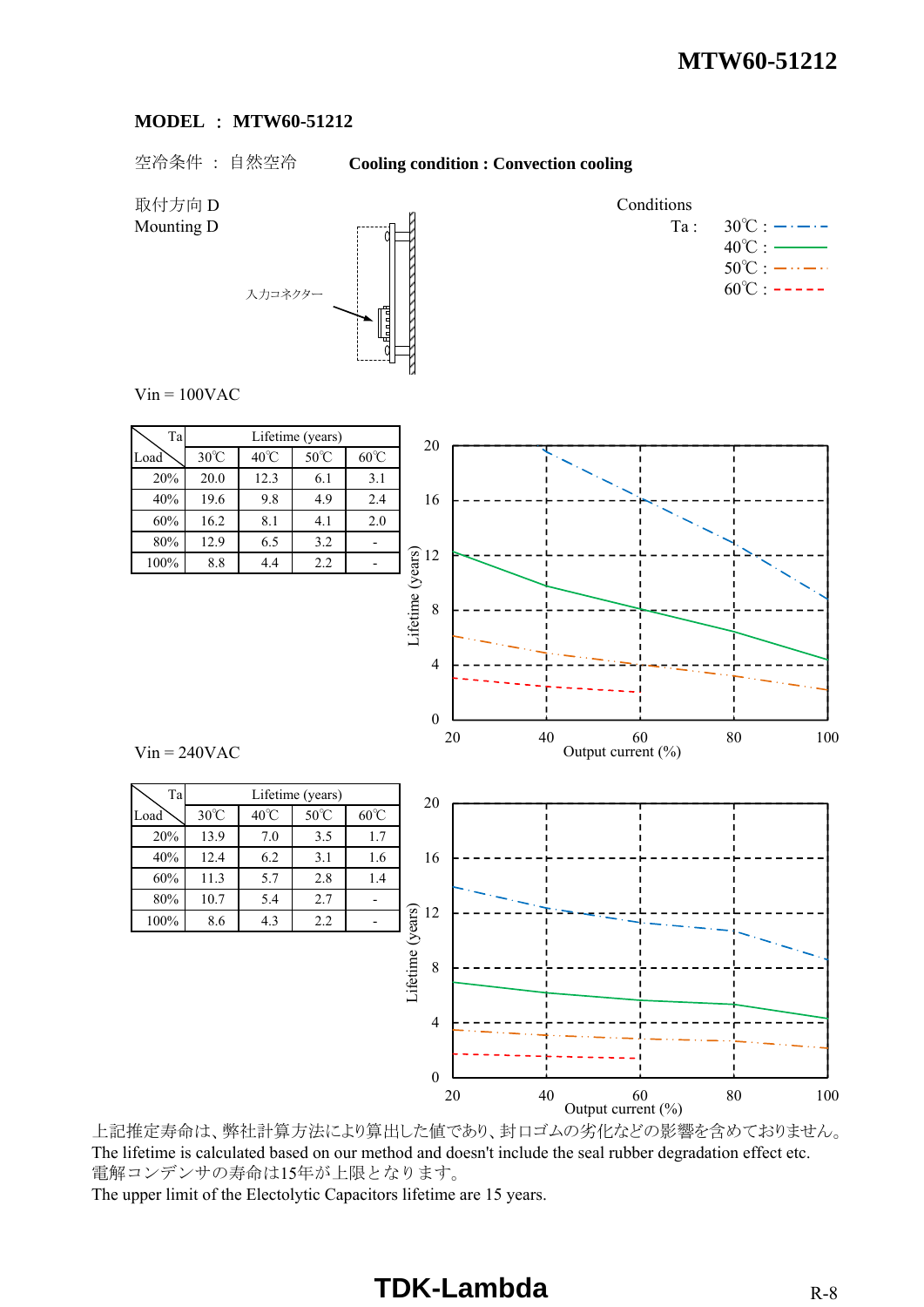#### **MODEL** : **MTW60-51212**

#### 空冷条件 : 自然空冷 **Cooling condition : Convection cooling**



Mounting E  $\qquad \qquad \qquad$  Ta :  $30^{\circ}$ C :  $\rightarrow \rightarrow \rightarrow$  $40^{\circ}$ C :  $50^{\circ}$ C :  $-\cdots$   $\cdots$  $60^{\circ}$ C : -----

 $Vin = 100VAC$ 



上記推定寿命は、弊社計算方法により算出した値であり、封口ゴムの劣化などの影響を含めておりません。 The lifetime is calculated based on our method and doesn't include the seal rubber degradation effect etc. 電解コンデンサの寿命は15年が上限となります。 The upper limit of the Electolytic Capacitors lifetime are 15 years.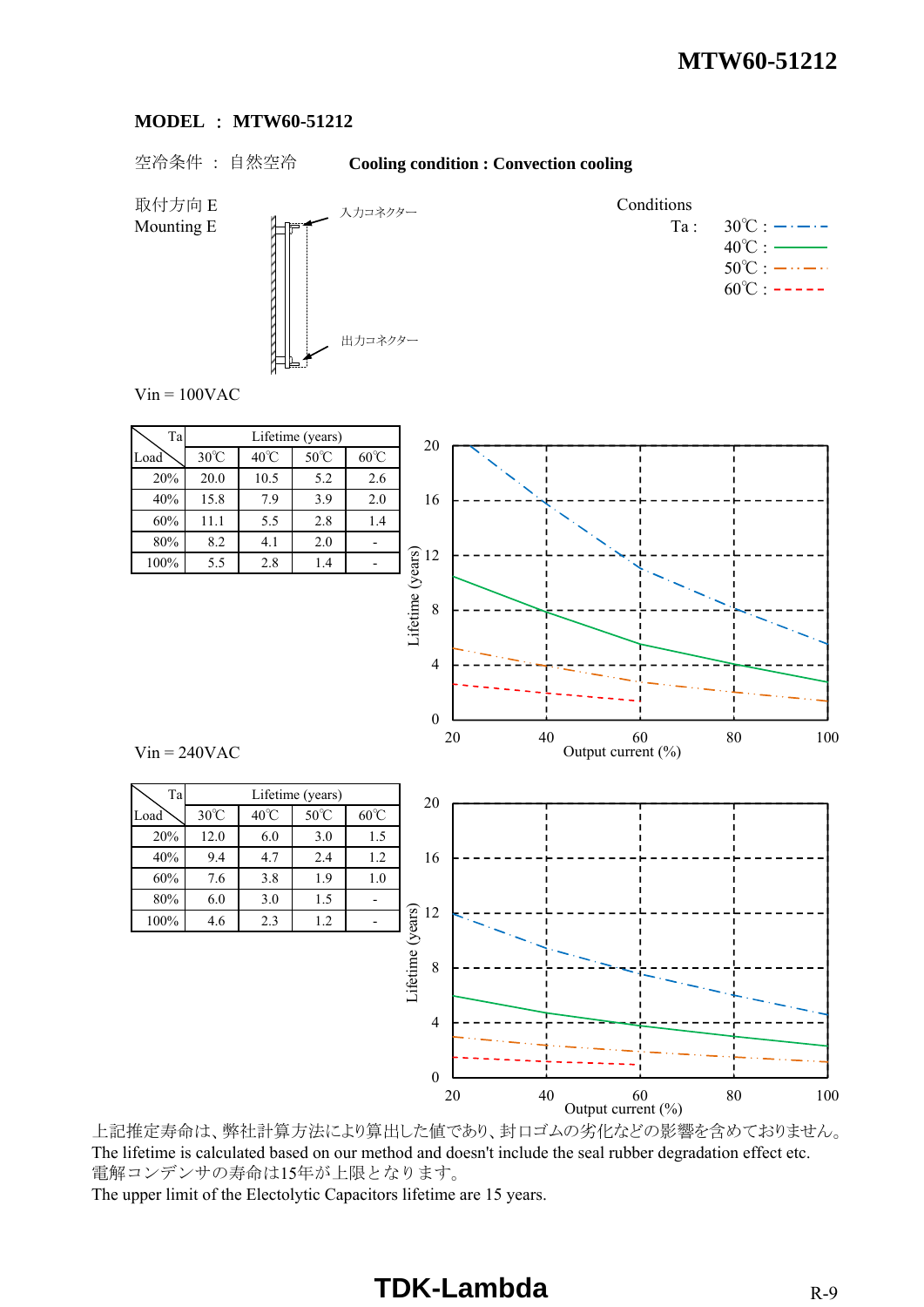#### **MODEL** : **MTW60-51212**

#### 空冷条件 : 自然空冷 **Cooling condition : Convection cooling**

取付方向 F Conditions Mounting F  $\qquad \qquad \qquad$   $\qquad \qquad$   $\qquad \qquad$   $\qquad$   $\qquad \qquad$   $\qquad$   $\qquad \qquad$   $\qquad$   $\qquad$   $\qquad$   $\qquad$   $\qquad$   $\qquad$   $\qquad$   $\qquad$   $\qquad$   $\qquad$   $\qquad$   $\qquad$   $\qquad$   $\qquad$   $\qquad$   $\qquad$   $\qquad$   $\qquad$   $\qquad$   $\qquad$   $\qquad$   $\qquad$   $\qquad$   $\qquad$   $\qquad$   $40^{\circ}$ C :  $50^{\circ}$ C :  $-\cdots$   $\cdots$  $60^{\circ}$ C : ----- $Vin = 100VAC$ Ta Lifetime (years) 20 入力コネクター 出力コネクター



上記推定寿命は、弊社計算方法により算出した値であり、封口ゴムの劣化などの影響を含めておりません。 The lifetime is calculated based on our method and doesn't include the seal rubber degradation effect etc. 電解コンデンサの寿命は15年が上限となります。 The upper limit of the Electolytic Capacitors lifetime are 15 years.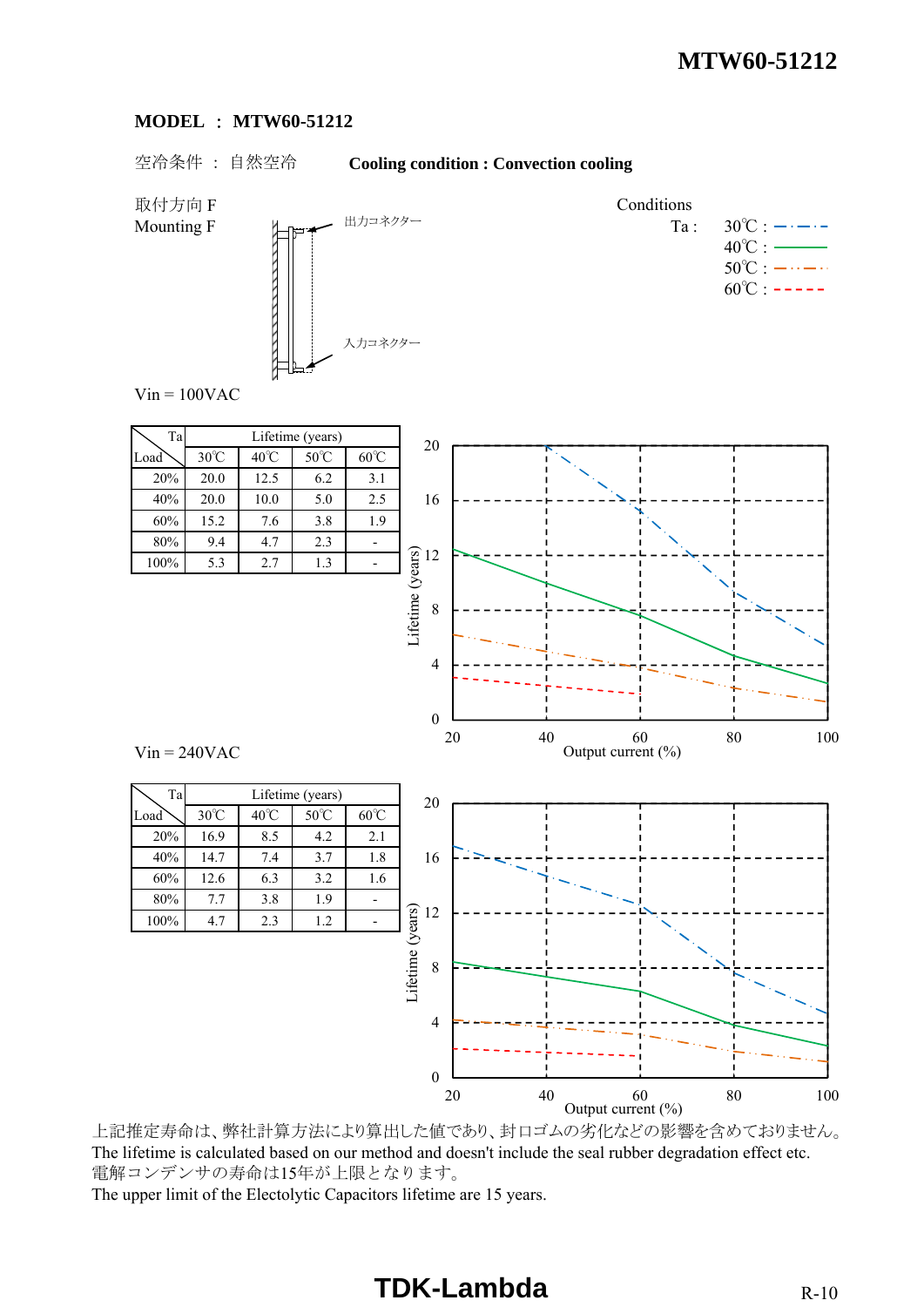# **MTW60-51212** 5.アブノーマル試験 **Abnormal Test**

## **MODEL** : **MTW60-51212**

#### **(1)** 試験条件 **Test Conditions**

Input : 255V Output : 5/12/-12V , 5.0A/2.5A/0.5A(100%) Ta : 25℃ 70%RH

#### **(2)** 試験結果 **Test Results**

|                | Test            | position      |                                                  | Test                                                                                | Test result |             |             |             |            |             |                                         |                                         |                                              |                         |                                         |                         |                                                        |
|----------------|-----------------|---------------|--------------------------------------------------|-------------------------------------------------------------------------------------|-------------|-------------|-------------|-------------|------------|-------------|-----------------------------------------|-----------------------------------------|----------------------------------------------|-------------------------|-----------------------------------------|-------------------------|--------------------------------------------------------|
|                |                 |               |                                                  | mode                                                                                |             |             |             |             |            |             |                                         |                                         |                                              |                         |                                         |                         |                                                        |
|                |                 |               |                                                  |                                                                                     | a           | $\mathbf b$ | $\mathbf c$ | $\mathbf d$ | ${\rm e}$  | $\mathbf f$ | ${\sf g}$                               | $\boldsymbol{h}$                        | I                                            | i                       | $\mathbf k$                             | $\mathbf{l}$            |                                                        |
| No.            | 部品No.           | 試験端子          | $\ddot{\checkmark}$<br>$\exists$<br>$\mathsf{F}$ | 才<br>$\begin{array}{c} \hline \end{array}$<br>$\mathcal{I}^{\circ}$<br>$\checkmark$ | 発<br>火      | 発煙          | 破裂          | 異臭          | 赤熱         | 破損          | ヒ<br>$\overline{\phantom{a}}$<br>ズ<br>断 | $\bigcirc$<br>$\bar{V}$<br>$\mathbf{P}$ | ${\cal O}$<br>$\mathsf{C}$<br>$\overline{P}$ | 出力断                     | 変化な                                     | z<br>$\mathcal{O}$<br>他 | 記事                                                     |
|                | Location<br>No. | Test<br>point | Short                                            | Open                                                                                | $\rm{Fire}$ | Smoke       | Burst       | Smell       | hot<br>Red | Damaged     | blown<br>Fuse                           |                                         |                                              | output<br>$\frac{1}{2}$ | change<br>$\rm \stackrel{\circ}{\rm X}$ | Others                  | Note                                                   |
| 1              |                 | $D-G$         | $\bigcirc$                                       |                                                                                     |             |             |             |             |            | $\bigcirc$  | $\bigcirc$                              |                                         |                                              | $\bigcirc$              |                                         |                         | FUSE : F1<br>Da: Q1, CR9<br>V1出力断<br>V1 No output      |
| $\sqrt{2}$     | Q1              | $D-S$         | $\bigcirc$                                       |                                                                                     |             |             |             |             |            | $\bigcirc$  | $\bigcirc$                              |                                         |                                              | $\bigcirc$              |                                         |                         | FUSE : F1<br>Da: CR9<br>V1出力断<br>V1 No output          |
| $\overline{3}$ |                 | $G-S$         | $\bigcirc$                                       |                                                                                     |             |             |             |             |            |             |                                         |                                         |                                              | $\bigcirc$              |                                         |                         | V1出力断<br>V1 No output                                  |
| $\overline{4}$ |                 | D             |                                                  | $\bigcirc$                                                                          |             |             |             |             |            |             |                                         |                                         |                                              | $\bigcirc$              |                                         |                         | V1出力断<br>V1 No output                                  |
| 5              |                 | G             |                                                  | $\bigcirc$                                                                          |             |             |             |             |            |             |                                         |                                         |                                              | $\bigcirc$              |                                         |                         | V1出力断<br>V1 No output                                  |
| 6              |                 | S             |                                                  | $\bigcirc$                                                                          |             |             |             |             |            |             |                                         |                                         |                                              | $\bigcirc$              |                                         |                         | V1出力断<br>V1 No output                                  |
| $\tau$         |                 | $D-G$         | $\bigcirc$                                       |                                                                                     |             |             |             |             |            | $\bigcirc$  | $\bigcirc$                              |                                         |                                              | $\bigcirc$              |                                         |                         | FUSE : F1<br>Da: Q2, CR10<br>V2,3出力断<br>V2,3 No output |
| $8\,$          | Q2              | $D-S$         | $\bigcirc$                                       |                                                                                     |             |             |             |             |            | $\bigcirc$  | $\bigcirc$                              |                                         |                                              | О                       |                                         |                         | FUSE : F1<br>Da:CR10<br>V2,3出力断<br>CH2,3 No output     |
| 9              |                 | $G-S$         | $\bigcirc$                                       |                                                                                     |             |             |             |             |            |             |                                         |                                         |                                              | $\bigcirc$              |                                         |                         | V2,3出力断<br>CH2,3 No output                             |
| 10             |                 | D             |                                                  | $\bigcirc$                                                                          |             |             |             |             |            |             |                                         |                                         |                                              | $\bigcirc$              |                                         |                         | V2,3出力断<br>CH2,3 No output                             |
| 11             |                 | G             |                                                  | О                                                                                   |             |             |             |             |            |             |                                         |                                         |                                              | $\bigcirc$              |                                         |                         | V2,3出力断<br>CH2,3 No output                             |
| 12             |                 | ${\bf S}$     |                                                  | O                                                                                   |             |             |             |             |            |             |                                         |                                         |                                              | O                       |                                         |                         | V2,3出力断<br>CH2,3 No output                             |

( Da : Damaged )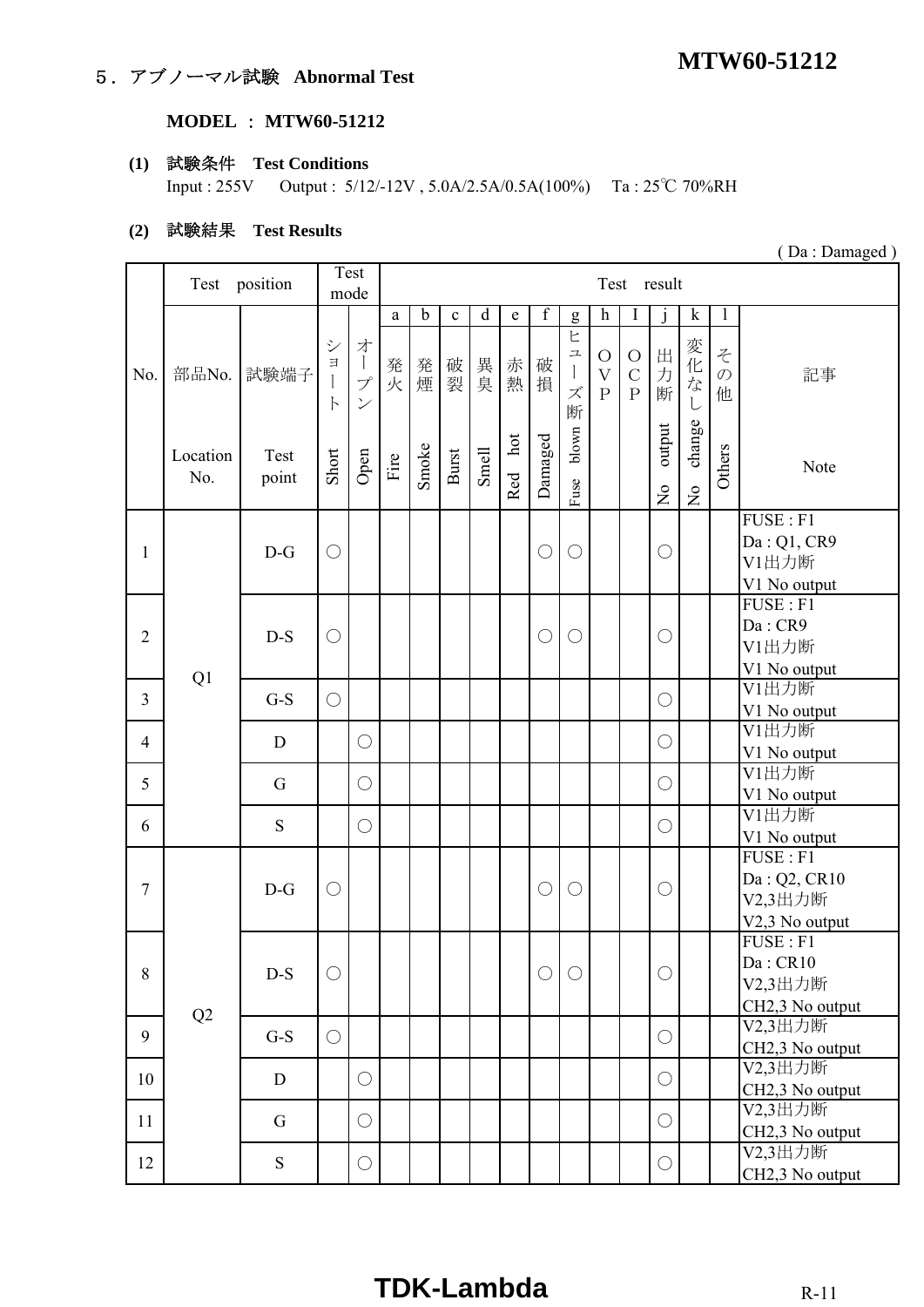| (Da: Damaged) |                 |                |                                        |                                                                             |          |             |              |             |              |         |                           |                                                  |                                             |                                     |                                               |                         |                              |
|---------------|-----------------|----------------|----------------------------------------|-----------------------------------------------------------------------------|----------|-------------|--------------|-------------|--------------|---------|---------------------------|--------------------------------------------------|---------------------------------------------|-------------------------------------|-----------------------------------------------|-------------------------|------------------------------|
|               |                 | Test position  |                                        | Test                                                                        |          |             |              |             |              |         |                           |                                                  | Test result                                 |                                     |                                               |                         |                              |
|               |                 |                |                                        | mode                                                                        |          |             |              |             |              |         |                           |                                                  |                                             |                                     |                                               |                         |                              |
|               |                 |                |                                        |                                                                             | $\rm{a}$ | $\mathbf b$ | $\mathbf c$  | $\mathbf d$ | ${\bf e}$    | f       | ${\sf g}$                 | $\boldsymbol{\mathrm{h}}$                        | $\bf{l}$                                    |                                     | $\mathbf k$                                   | $\mathbf{l}$            |                              |
| No.           | 部品No.           | 試験端子           | $\ddot{\vee}$<br>$\exists$<br>$\vdash$ | 才<br>$\begin{array}{c} \hline \end{array}$<br>プ<br>$\overline{\mathscr{S}}$ | 発<br>火   | 発煙          | 破裂           | 異臭          | 赤熱           | 破<br>損  | ヒ<br>$\mathfrak{I}%$<br>ズ | $\bigcirc$<br>$\bar{\mathrm{V}}$<br>$\mathbf{P}$ | $\bigcirc$<br>$\mathcal{C}$<br>$\mathbf{P}$ | 出力<br>断                             | 変化な                                           | そ<br>$\mathcal{O}$<br>他 | 記事                           |
|               | Location<br>No. | Test<br>point  | Short                                  | Open                                                                        | Fire     | Smoke       | <b>Burst</b> | Smell       | $hot$<br>Red | Damaged | 断<br>blown<br>Fuse        |                                                  |                                             | output<br>$\mathsf{S}^{\mathsf{o}}$ | L<br>change<br>$\mathop{\mathsf{S}}\nolimits$ | Others                  | Note                         |
| 13            |                 | $AC-DC$        | $\bigcirc$                             |                                                                             |          |             |              |             |              |         | $\overline{\bigcirc}$     |                                                  |                                             | $\bigcirc$                          |                                               |                         | FUSE:F1                      |
| 14            |                 | $DC-DC$        | $\overline{\bigcirc}$                  |                                                                             |          |             |              |             |              |         | $\overline{\bigcirc}$     |                                                  |                                             | $\overline{\bigcirc}$               |                                               |                         | FUSE:F1                      |
| 15            | CR <sub>2</sub> | $AC-AC$        | $\bigcirc$                             |                                                                             |          |             |              |             |              |         | ∩                         |                                                  |                                             | $\overline{\bigcirc}$               |                                               |                         | FUSE:F1                      |
| 16            |                 | AC             |                                        | $\bigcirc$                                                                  |          |             |              |             |              |         |                           |                                                  |                                             |                                     | $\bigcap$                                     |                         |                              |
| 17            |                 | DC             |                                        | $\bigcirc$                                                                  |          |             |              |             |              |         |                           |                                                  |                                             |                                     |                                               |                         |                              |
| 18            |                 | $A-K$          | $\bigcirc$                             |                                                                             |          |             |              |             |              |         |                           |                                                  |                                             | $\bigcirc$                          |                                               |                         | V1出力断                        |
|               | CR51            |                |                                        |                                                                             |          |             |              |             |              |         |                           |                                                  |                                             |                                     |                                               |                         | V1 No output                 |
| 19            |                 | A/K            |                                        | $\bigcirc$                                                                  |          |             |              |             |              |         |                           |                                                  |                                             | $\bigcirc$                          |                                               |                         | V1出力断                        |
|               |                 |                |                                        |                                                                             |          |             |              |             |              |         |                           |                                                  |                                             |                                     |                                               |                         | V1 No output<br>V2,3出力断      |
| 20            |                 | $A-K$          | $\bigcirc$                             |                                                                             |          |             |              |             |              |         |                           |                                                  |                                             | $\bigcirc$                          |                                               |                         | V2,3 No output               |
| 21            | CR53            | A/K            |                                        | $\bigcirc$                                                                  |          |             |              |             |              |         |                           |                                                  |                                             | $\bigcirc$                          |                                               |                         | V2,3出力断<br>No output         |
| 22            |                 | $A-K$          | $\bigcirc$                             |                                                                             |          |             |              |             |              |         |                           |                                                  |                                             | $\bigcirc$                          |                                               |                         | V2,3出力断<br>V2,3 No output    |
| 23            | CR55            | A/K            |                                        | $\bigcirc$                                                                  |          |             |              |             |              |         |                           |                                                  |                                             | $\bigcirc$                          |                                               |                         | V3出力断<br>V3 No output        |
| 24            |                 | $A-K$          | $\bigcirc$                             |                                                                             |          |             |              |             |              |         |                           |                                                  |                                             |                                     |                                               | $\bigcirc$              | V1出力低下<br>V1 Output decrease |
| 25            |                 | A-Ref          | $\bigcirc$                             |                                                                             |          |             |              |             |              |         |                           |                                                  |                                             |                                     |                                               | $\bigcirc$              | V1出力上昇<br>V1 Output increase |
| 26            | IC51            | $\mathbf{A}$   |                                        | $\bigcirc$                                                                  |          |             |              |             |              |         |                           | $\bigcirc$                                       |                                             |                                     |                                               |                         | V1出力断<br>V1 No output        |
| 27            |                 | K              |                                        | $\bigcirc$                                                                  |          |             |              |             |              |         |                           | $\bigcirc$                                       |                                             |                                     |                                               |                         | V1出力断                        |
|               |                 |                |                                        |                                                                             |          |             |              |             |              |         |                           |                                                  |                                             |                                     |                                               |                         | V1 No output<br>V1出力断        |
| 28            |                 | Ref            |                                        | $\bigcirc$                                                                  |          |             |              |             |              |         |                           | $\bigcirc$                                       |                                             |                                     |                                               |                         | V1 No output                 |
| 29            |                 | $1 - 2$        | $\bigcirc$                             |                                                                             |          |             |              |             |              |         |                           |                                                  |                                             | $\bigcirc$                          |                                               |                         | V2,3出力断<br>V2,3 No output    |
| 30            |                 | $2 - 3$        | $\bigcirc$                             |                                                                             |          |             |              |             |              |         |                           |                                                  |                                             |                                     |                                               | $\bigcirc$              | V3出力上昇<br>V3 Output increase |
| 31            | IC55            | 1              |                                        | $\bigcirc$                                                                  |          |             |              |             |              |         |                           |                                                  |                                             | $\bigcirc$                          |                                               |                         | V3出力断<br>V3 No output        |
| 32            |                 | $\overline{2}$ |                                        | $\bigcirc$                                                                  |          |             |              |             |              |         |                           |                                                  |                                             | $\bigcirc$                          |                                               |                         | V3出力断<br>V3 No output        |
| 33            |                 | $\overline{3}$ |                                        | $\bigcirc$                                                                  |          |             |              |             |              |         |                           |                                                  |                                             | $\bigcirc$                          |                                               |                         | V3出力断<br>V3 No output        |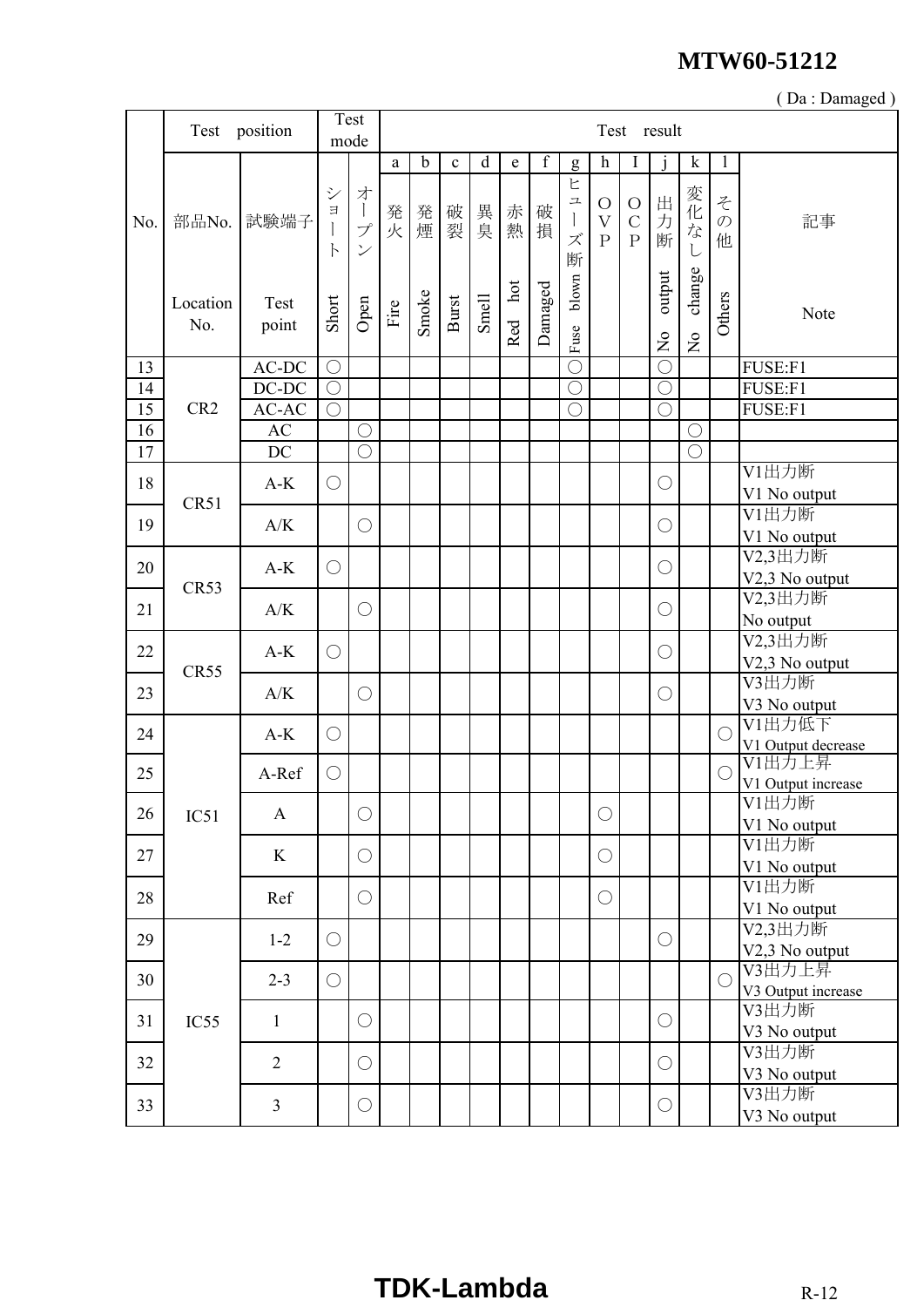# **MTW60-51212** 6.振動試験 **Vibration Test**

#### **MODEL** : **MTW60-51212**

#### **(1)** 振動試験種類 **Vibration Test Class**

掃引振動数耐久試験 Frequency variable endurance test

#### **(2)** 試験条件 **Test Conditions**

| ・周波数範囲<br>Sweep frequency | : $5 \sim 10$ Hz | ・全振幅<br>Amplitude | $: 10mm$ P-P                   |
|---------------------------|------------------|-------------------|--------------------------------|
| ・周波数範囲                    | : $10\sim200$ Hz | ・加速度              | : 一定 19.6m/s <sup>2</sup> (2G) |
| Sweep frequency           |                  | Acceleration      | Constant                       |
| ・振動方向<br>Direction        | :X, Y, Z         |                   |                                |
| ・掃引時間                     | :10分間            | ・試験時間             | : 各方向共 1時間                     |
| Sweep time                | 10min            | Sweep count       | 1 hour each                    |

#### **(3)** 試験方法 **Test Method**



#### **(5)** 判定条件 **Acceptable Conditions**

- 1. 破壊しない事
- Not to be broken.
- 2. 試験後の出力に異常がない事 No abnormal output after test.
- **(6)** 試験結果 **Test Results**

合格 **OK**